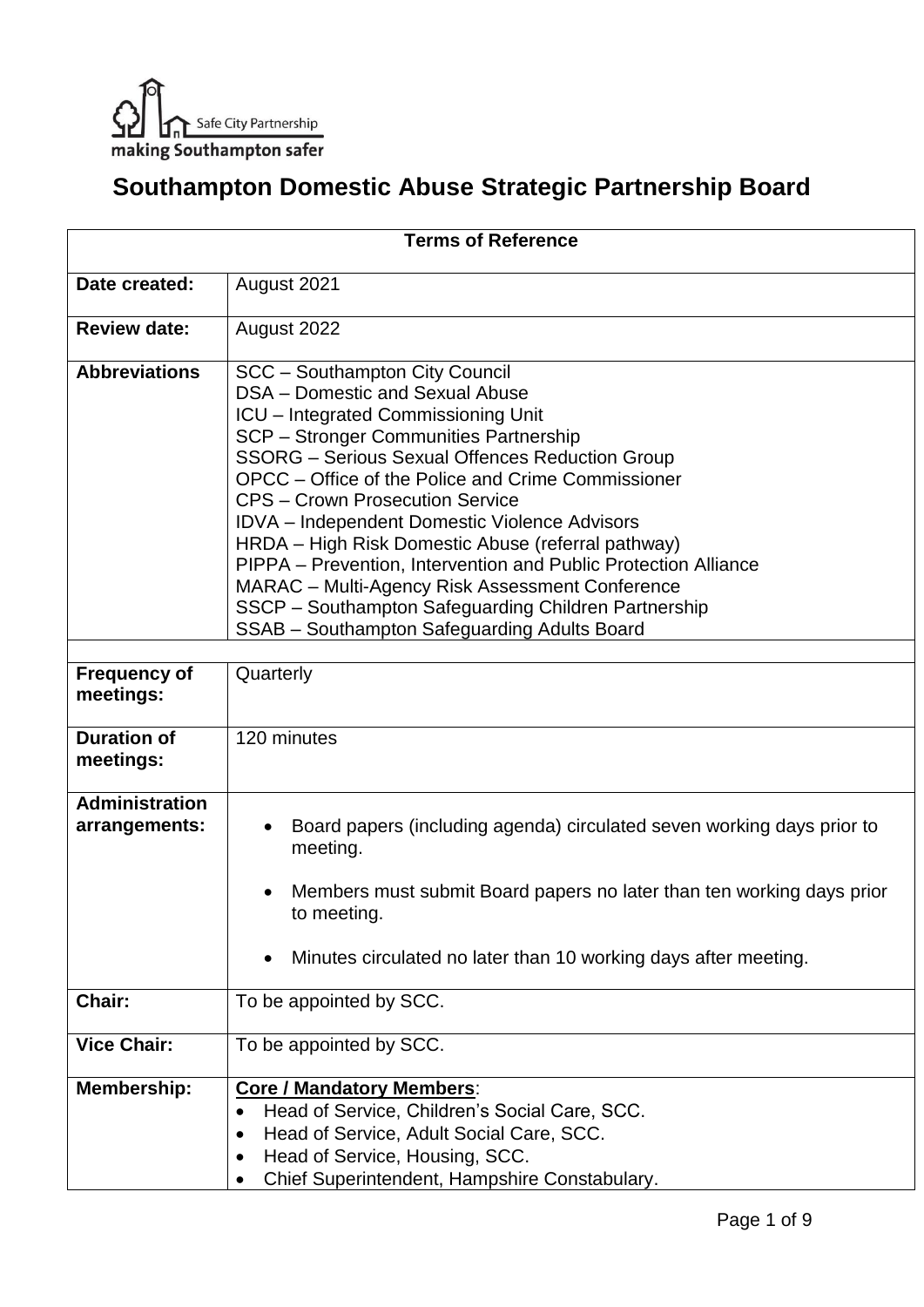|                    | Commissioned services (community, refuge & perpetrator) representative(s) /<br>$\bullet$<br>Chair of the DSA Operational Group (if not already a member).<br>Senior Manager and/or DSA lead, Southern Health NHS Trust.<br>$\bullet$<br>Senior Manager and/or DSA lead, Solent NHS Trust.<br>$\bullet$<br>Senior Manager and/or DSA Lead, University Hospital Southampton<br>$\bullet$<br><b>Foundation Trust.</b><br>Senior Manager and/or DSA Lead, NHS Hampshire, Southampton and the<br>Isle of Wight Clinical Commissioning Group.<br>Partnership Coordinator / ICU Commissioning lead for DSA.<br>Southampton Local Safeguarding Board Manager (Adults and Children).<br>$\bullet$<br>Domestic Abuse Lead, National Probation Service.<br><b>Advisory Members:</b><br>Hampshire Constabulary Force representative for DSA/Safeguard (Inspector).<br>Cabinet Member for Communities, Culture and Heritage - representative for<br>domestic abuse.<br>Stronger Communities Manager (manager of SCP).<br><b>IDVA Service manager.</b><br>$\bullet$<br>Data Lead for domestic abuse, SCC.<br>$\bullet$<br>Chair for SSORG.<br>$\bullet$<br>Chair of OPHEM.<br>$\bullet$<br>OPCC representative for DSA.<br>$\bullet$<br>Representative from the Crown Prosecution Service<br>$\bullet$<br>Senior Manager, Substance Misuse service.<br><b>Membership Expressions of Interest (EOI):</b> |
|--------------------|-------------------------------------------------------------------------------------------------------------------------------------------------------------------------------------------------------------------------------------------------------------------------------------------------------------------------------------------------------------------------------------------------------------------------------------------------------------------------------------------------------------------------------------------------------------------------------------------------------------------------------------------------------------------------------------------------------------------------------------------------------------------------------------------------------------------------------------------------------------------------------------------------------------------------------------------------------------------------------------------------------------------------------------------------------------------------------------------------------------------------------------------------------------------------------------------------------------------------------------------------------------------------------------------------------------------------------------------------------------------------------------------|
|                    | Professionals interested in becoming a member should submit an EOI in writing<br>by email to the Chair. The EOI will be considered by the Chair and a response<br>provided within 28 days.                                                                                                                                                                                                                                                                                                                                                                                                                                                                                                                                                                                                                                                                                                                                                                                                                                                                                                                                                                                                                                                                                                                                                                                                |
| <b>Purpose:</b>    | To provide expert advice and support to SCC in relation to its local response to<br>domestic abuse, violence against women and girls and violence in all forms that<br>impacts on victims regardless of gender.                                                                                                                                                                                                                                                                                                                                                                                                                                                                                                                                                                                                                                                                                                                                                                                                                                                                                                                                                                                                                                                                                                                                                                           |
|                    | The aims of the local response by SCC are to:<br>reduce domestic abuse and violence against women and girls in Southampton;<br>increase safety for survivors and children; and,<br>hold perpetrators to account for their violence and abuse against victims.                                                                                                                                                                                                                                                                                                                                                                                                                                                                                                                                                                                                                                                                                                                                                                                                                                                                                                                                                                                                                                                                                                                             |
|                    | These aims will be achieved through effective, coordinated partnership working.<br>(See Appendix A for definition of domestic abuse)                                                                                                                                                                                                                                                                                                                                                                                                                                                                                                                                                                                                                                                                                                                                                                                                                                                                                                                                                                                                                                                                                                                                                                                                                                                      |
| <b>Principles:</b> | The Board is underpinned by the following principles:                                                                                                                                                                                                                                                                                                                                                                                                                                                                                                                                                                                                                                                                                                                                                                                                                                                                                                                                                                                                                                                                                                                                                                                                                                                                                                                                     |
|                    | <b>Shared Vision:</b>                                                                                                                                                                                                                                                                                                                                                                                                                                                                                                                                                                                                                                                                                                                                                                                                                                                                                                                                                                                                                                                                                                                                                                                                                                                                                                                                                                     |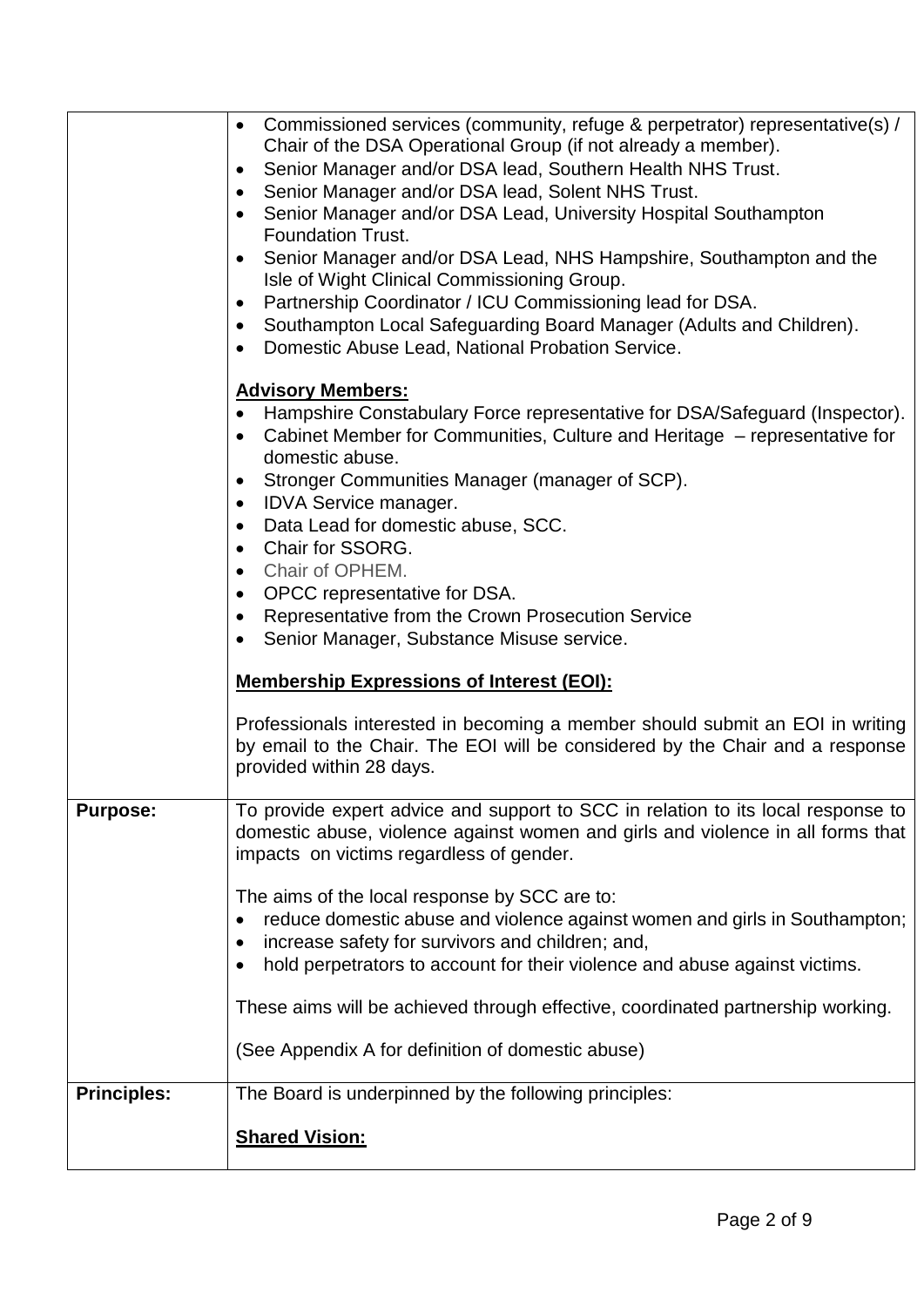| There is a shared vision that goes beyond deliverables and data and is based<br>on a shared ethos and outcomes, with all partners committed to delivery.                                                                                                                                                                                                             |
|----------------------------------------------------------------------------------------------------------------------------------------------------------------------------------------------------------------------------------------------------------------------------------------------------------------------------------------------------------------------|
|                                                                                                                                                                                                                                                                                                                                                                      |
| The vision unites the differing priorities and remits of partners by: improving the<br>safety of survivors and their children; holding perpetrators to account;<br>improving pathways through services; and, challenging the culture that allows<br>domestic abuse to take place.                                                                                    |
| Individual and shared responsibility:                                                                                                                                                                                                                                                                                                                                |
| Each partner works effectively within their own agency and with all other<br>agencies, to secure the safety of the survivor and their children and hold<br>perpetrators to account.                                                                                                                                                                                  |
| Each partner understands and delivers its part in the response to domestic<br>abuse.                                                                                                                                                                                                                                                                                 |
| There is shared responsibility across the partnership, which considers differing<br>dynamics between partners and clear contributions from each.<br>There is shared understanding of each partner's priorities and challenges.<br>Risks, impacts, resources and challenges are shared.<br>There is shared investment of time, energy and engagement by all partners. |
| <b>Coordination:</b>                                                                                                                                                                                                                                                                                                                                                 |
| There is shared understanding that coordination is vital in the response to<br>domestic abuse.<br>Partners recognise that coordination is defined by systematic and collective<br>activity designed to make survivors and their children safe and hold<br>perpetrators to account.                                                                                   |
| There is an open and multi-directional flow of information and influence<br>between strategic and operational groups which supports the mutual<br>dependence on one another to fulfil their areas of delivery.                                                                                                                                                       |
| Gender and trauma informed approaches:                                                                                                                                                                                                                                                                                                                               |
| The role of gender inequality as both a cause and consequence of domestic<br>abuse is recognised by all partners.                                                                                                                                                                                                                                                    |
| All partners recognise that while men and boys are survivors of domestic<br>abuse, the vast majority are women and girls.                                                                                                                                                                                                                                            |
| While it is recognised that domestic abuse is largely a gendered crime, each<br>partner understands and delivers its part in the response to tackling violence<br>against men and boys.                                                                                                                                                                              |
| A trauma-informed approach, grounded in a solid understanding of and<br>responsiveness to the impact of trauma, is reflected throughout.                                                                                                                                                                                                                             |
| Prioritisation of prevention / early intervention over crisis responses:                                                                                                                                                                                                                                                                                             |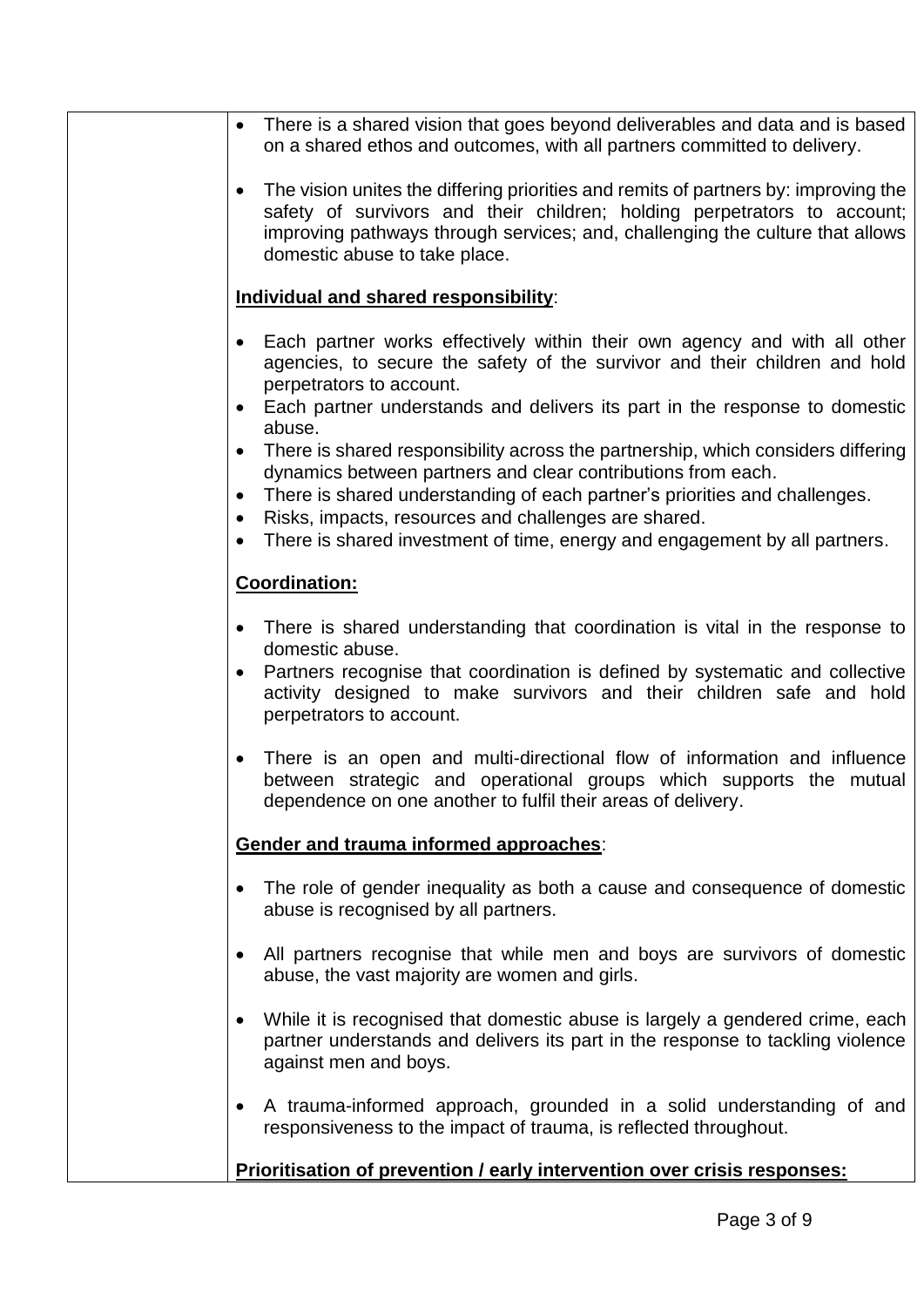|                      | Effective prevention and early intervention responses is prioritised over crisis /<br>high risk / high harm responses, in recognition that this achieves better<br>outcomes for survivors and children and represents more efficient use of<br>resources. |
|----------------------|-----------------------------------------------------------------------------------------------------------------------------------------------------------------------------------------------------------------------------------------------------------|
|                      | <b>Survivors and children at the heart:</b>                                                                                                                                                                                                               |
|                      | Responses to domestic abuse are led by lived experiences, needs and views<br>of survivors and children.                                                                                                                                                   |
|                      | Diverse and marginalised voices are considered and represented throughout.<br>$\bullet$                                                                                                                                                                   |
|                      | Multiple barriers and discrimination some survivors face when accessing<br>services is recognised and understood, with a shared commitment to breaking<br>barriers, addressing gaps in accessibility, and ensuring services are inclusive.                |
|                      | Perpetrators held accountable:                                                                                                                                                                                                                            |
|                      | There is shared understanding that holding perpetrators to account, both at the<br>individual level and within systems, practices, policies, processes etc is<br>fundamental to an effective response to domestic abuse.                                  |
|                      | There is a commitment from all partners to adopt and embed this approach.                                                                                                                                                                                 |
| <b>Functions and</b> | Compliance with Domestic Abuse Act 2021: The Board will:                                                                                                                                                                                                  |
| <b>Remit:</b>        | advise upon and support the undertaking of the Safe Accommodation Needs<br>$\bullet$<br>Assessment and Strategy;                                                                                                                                          |
|                      | advise and support SCC in meeting its requirement to report annually to<br>$\bullet$<br>MHCLG on Strategy implementation; and,                                                                                                                            |
|                      | advise SCC on decisions regarding New Burdens Fund spend on safe<br>accommodation services.                                                                                                                                                               |
|                      | Multiagency partnership working and coordination: The Board will:                                                                                                                                                                                         |
|                      | drive forward an effective strategic, multiagency, coordinated response to<br>domestic in Southampton, underpinned by a shared vision;                                                                                                                    |
|                      | ensure all partners are aware of individual and collective responsibilities in the<br>response to domestic abuse;                                                                                                                                         |
|                      | effectively challenge and hold partners to account and address issues with<br>engagement and representation;                                                                                                                                              |
|                      | review on an annual basis as a minimum the membership of the Board,<br>$\bullet$<br>identifying gaps and advising the Chair on appointments; and,                                                                                                         |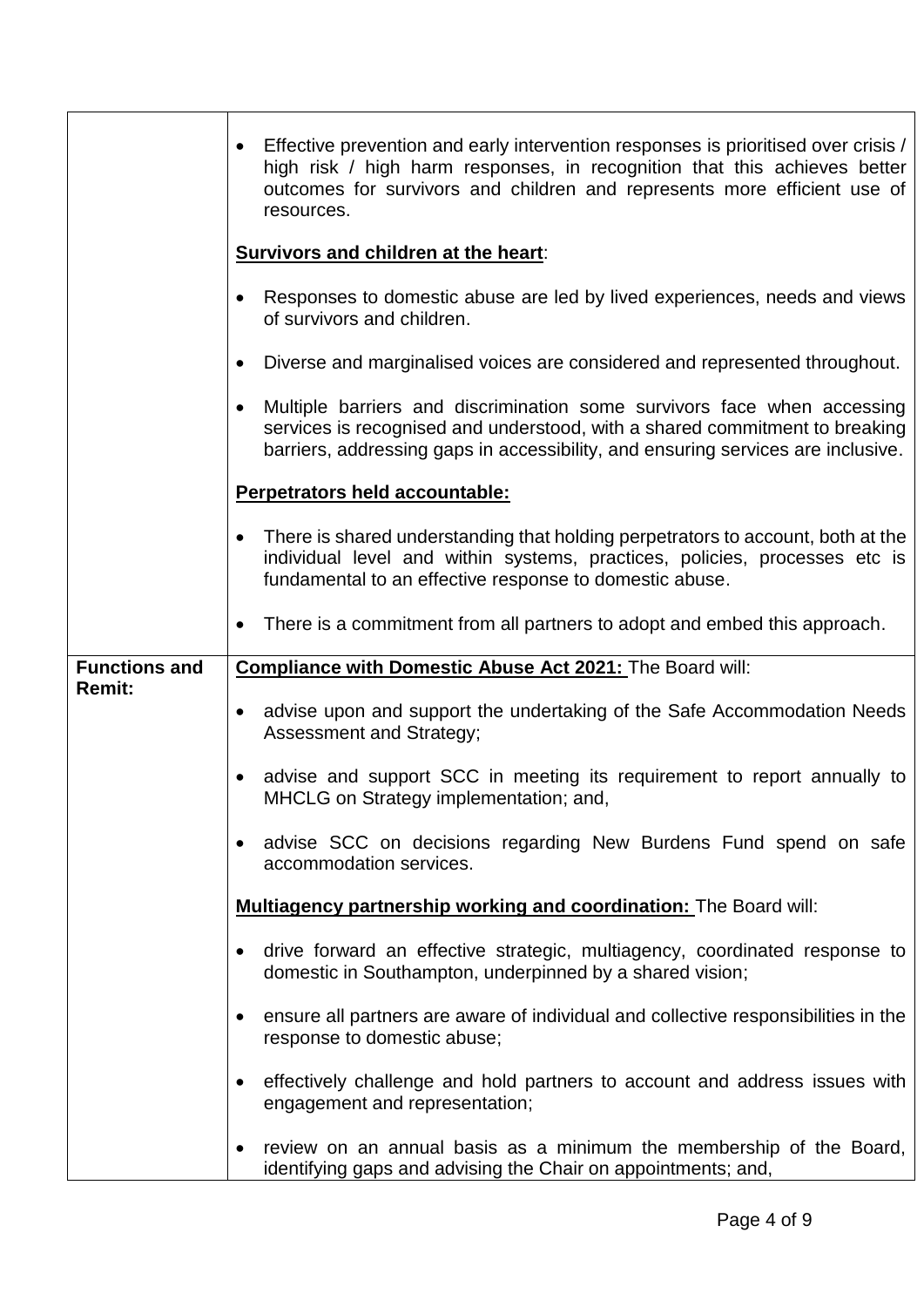ensure the DSA Operational Group provides an effective operational, multiagency, coordinated response that is aligned with strategic priorities.

**Workplan:** The Board will:

- develop an annual workplan setting out key deliverables with recommended actions for relevant partners. The workplan will take account of critical issues, such as COVID-19 recovery;
- monitor progress at each Board meeting, holding partners to account for performance issues.

**Strategy and Vision:** The Board will:

- be responsible for advising SCC and Board members on the overall strategic direction of the response to domestic abuse in Southampton;
- develop a shared partnership vision that underpins Southampton's domestic abuse strategy;
- provide strategic advice on strategy reviews / refreshes;
- monitor the delivery of Southampton's domestic abuse strategy through a multiagency action plan and advise SCC and Board members on actions required to ensure effective implementation; and,
- ensure that the work of the DSA Operational Group aligns with the strategic priorities for the partnership.

**Data / Intelligence and Key Performance Indicators**: The Board will:

- establish a minimum partnership dataset, with key performance indicators (KPI's) for our collective system;
- receive reports on performance of HRDA/MARAC and PIPPA;
- ensure all partners are clear on KPI's and their responsibility for addressing performance issues;
- monitor data and discuss performance pressures with Board members;
- use data / intelligence to identify trends, themes and patterns and give intelligence-led strategic advice based on findings; and,
- lead a clear and evidence-based analysis of domestic abuse issues and partnership performance.

**Identification of and strategic oversight of response to critical issues:**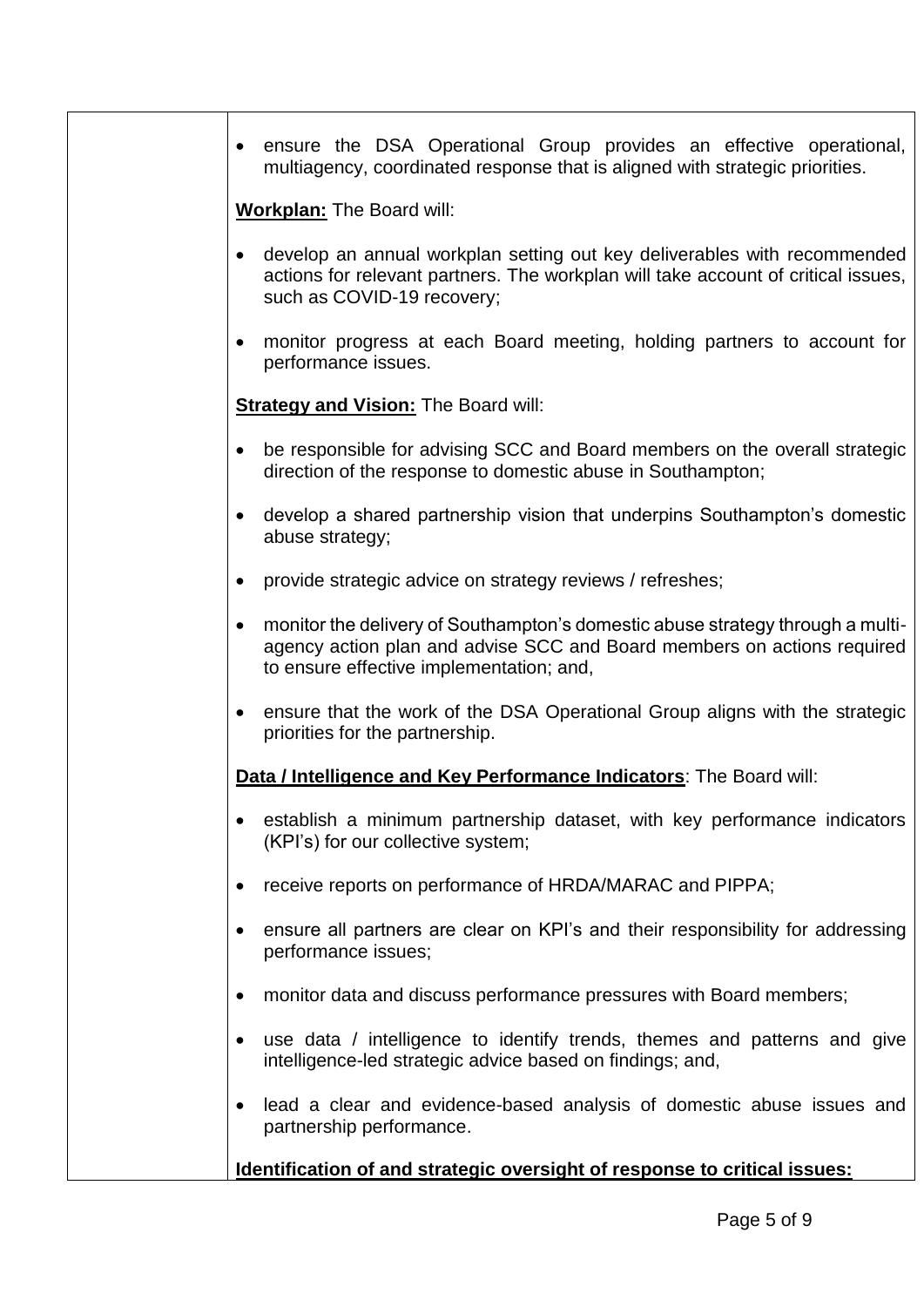| The Board will:                                                                                                                                            |
|------------------------------------------------------------------------------------------------------------------------------------------------------------|
| identify critical issues / priority areas of focus;                                                                                                        |
| provide strategic advice, oversight and support in relation to the response by<br>SCC and Board members to critical issues;                                |
| advise and support the DSA Operational Group regarding critical issues and<br>actions required;                                                            |
| advise on critical issues arising from the operations of HRDA/MARAC and<br>PIPPA.                                                                          |
| advise SCC on the establishment of working groups / task and finish groups to<br>address critical issues.                                                  |
| <b>Commissioning decisions:</b> The Board will:                                                                                                            |
| provide intelligence-led advice about the commissioning / de-commissioning of<br>services;                                                                 |
| identify and advise on funding opportunities;                                                                                                              |
| advise on proposed relevant service specifications and decisions to award<br>contracts; and,                                                               |
| advise on the effective management of participation of providers at the Board<br>to ensure procurement processes are not compromised.                      |
| <b>Domestic Homicide Reviews (DHR) / Serious Case Reviews (SCR):</b> The Board<br>will:                                                                    |
| advise SCC and its partners on commissioning decisions regarding DHRs;<br>$\bullet$                                                                        |
| monitor in-progress DHRs and relevant SCRs (i.e. those involving domestic<br>abuse), with Chairs providing an update for each Board meeting;               |
| be responsible for overseeing the implementation of action plans from each<br>$\bullet$<br>Review by monitoring progress and advising on actions required; |
| advise on changes required across the partnership in response to learning from<br>$\bullet$<br>DHRs / SCRs.                                                |
| Relationship to other Boards / meetings: (See Appendix B for Structure Chart).<br>The Board will:                                                          |
| report bi-annually to the Safe City Partnership;                                                                                                           |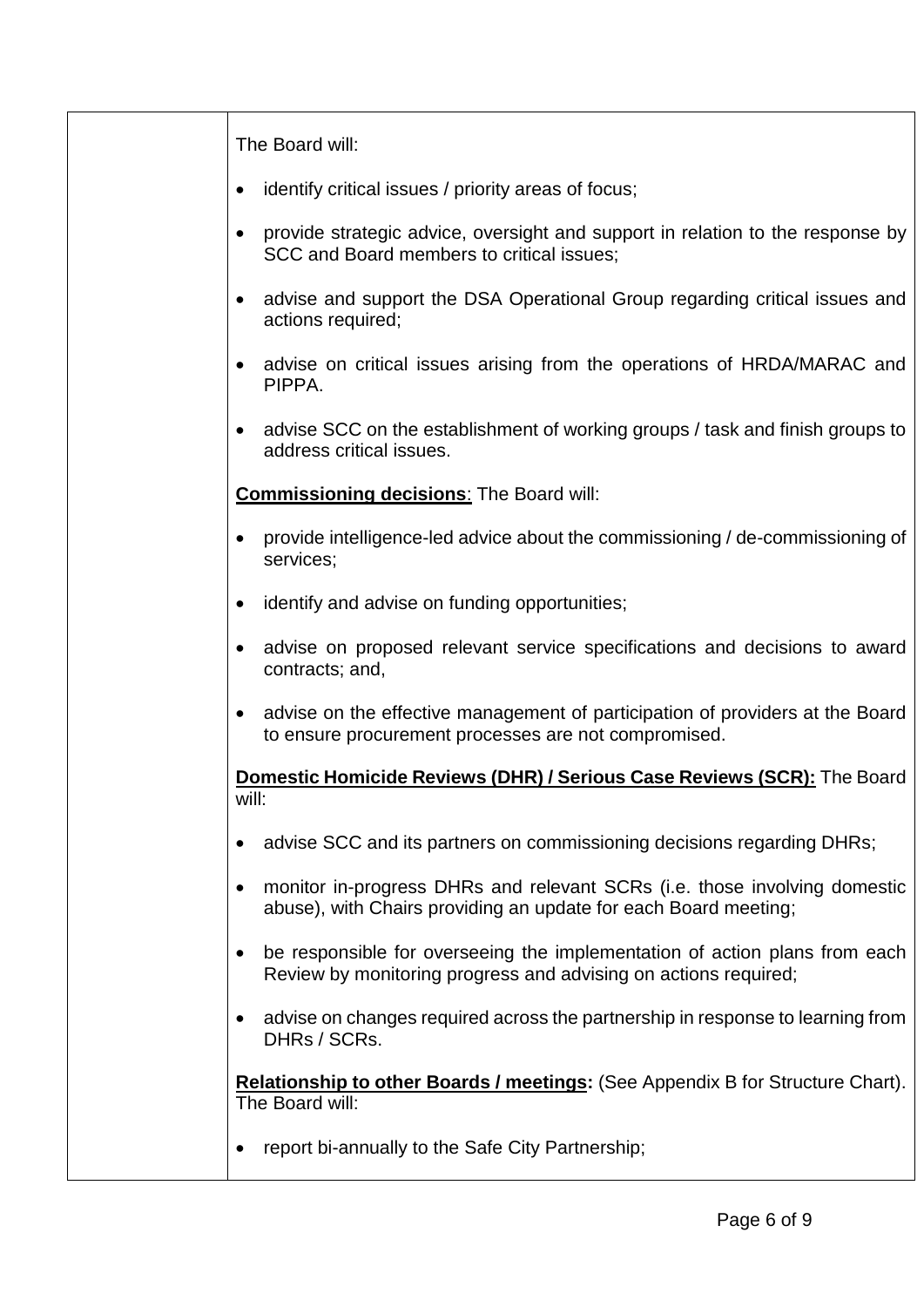|                                                 | advise and support SCC in meeting its requirement to report annually to<br>$\bullet$<br>MHCLG on Strategy implementation;                                                                                            |
|-------------------------------------------------|----------------------------------------------------------------------------------------------------------------------------------------------------------------------------------------------------------------------|
|                                                 | advise and support the SSCP on undertaking functions relevant to the purpose<br>of the Board;                                                                                                                        |
|                                                 | to advise and support the SSAB on undertaking functions relevant to the<br>$\bullet$<br>purpose of the Board;                                                                                                        |
|                                                 | advise Health and Wellbeing Board on undertaking functions relevant to the<br>$\bullet$<br>purpose of the Board;                                                                                                     |
|                                                 | ensure close links are developed and maintained with the Health and Wellbeing<br>$\bullet$<br>Board and the Adult and Children's Safeguarding Boards;                                                                |
|                                                 | receive quarterly reports from the DSA Operational Group.<br>$\bullet$                                                                                                                                               |
|                                                 | provide advice and support to the DSA Operational Group on required<br>$\bullet$<br>functions and activities.                                                                                                        |
| Role /                                          | Members will:                                                                                                                                                                                                        |
| responsibilities<br>of agencies and<br>members: | be able to make strategic decisions on behalf of their agency without upward<br>$\bullet$<br>referral (including funding / resourcing decisions);                                                                    |
|                                                 | attend every meeting. Where the named representative cannot attend,<br>$\bullet$<br>attendance must be delegated to an appropriate colleague with delegated<br>authority to perform agreed function;                 |
|                                                 | submit relevant reports / information etc. to the named administrator no later<br>$\bullet$<br>than 10 working days before each Board meeting;                                                                       |
|                                                 | sign a confidentiality statement;                                                                                                                                                                                    |
|                                                 | maintain up-to-date awareness and understanding of domestic abuse,<br>including the national / regional / local policy landscape, relevant research, key<br>national developments, local policies and best practice; |
|                                                 | report on agreed data / intelligence from their agency and contribute proactively<br>to identification of themes and trends;                                                                                         |
|                                                 | undertake key deliverables as per the Board's workplan and complete actions<br>$\bullet$<br>in agreed time frames;                                                                                                   |
|                                                 | act as the strategic lead and single point of contact for their agency on domestic<br>$\bullet$<br>abuse;                                                                                                            |
|                                                 | circulate information / resources / guidance / tools etc. regarding domestic<br>$\bullet$<br>abuse within their agency;                                                                                              |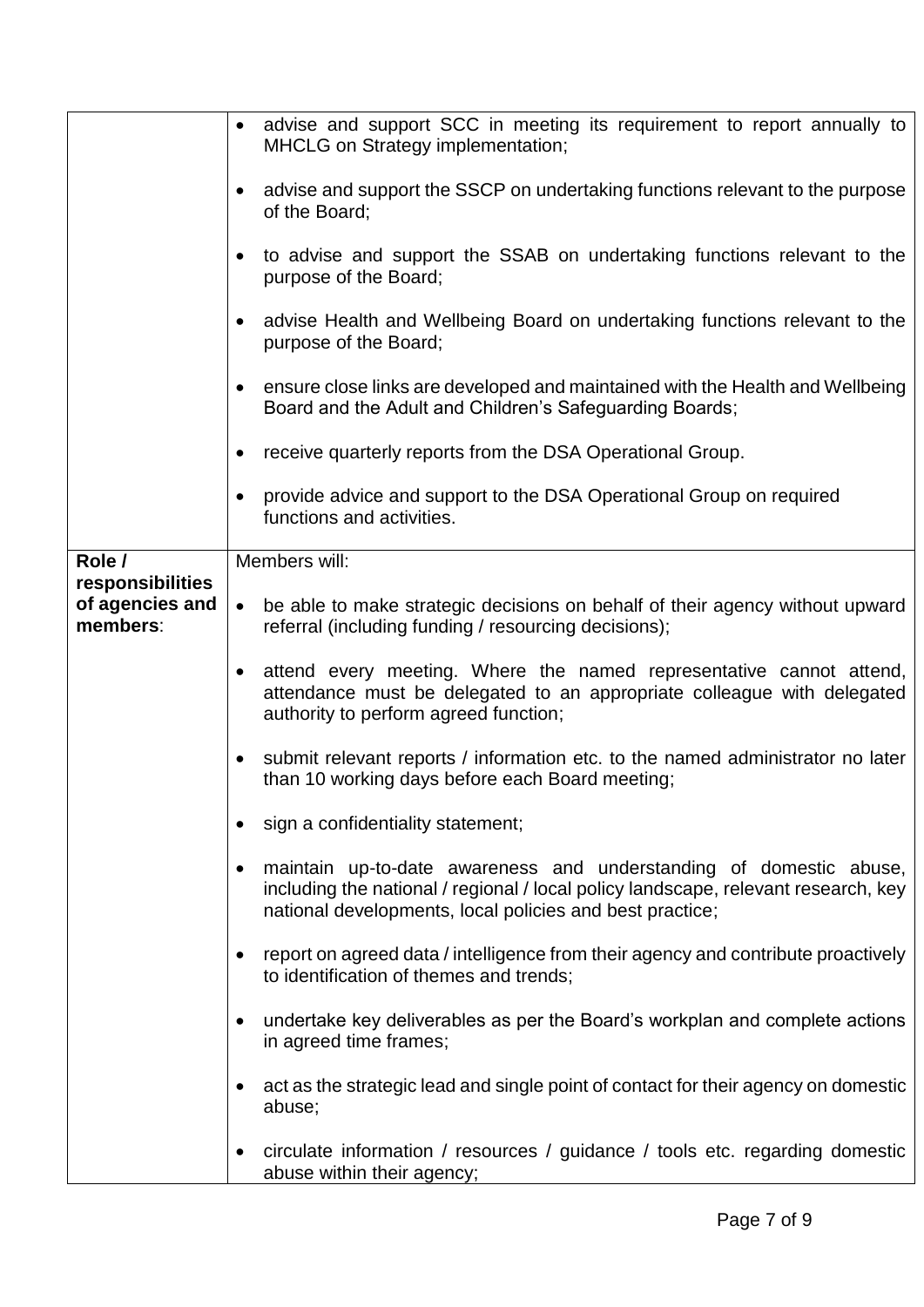|                       | embed agreed practice / policy / processes regarding domestic abuse within<br>their agency and monitor compliance; and,                                               |
|-----------------------|-----------------------------------------------------------------------------------------------------------------------------------------------------------------------|
|                       | ensure actions and learning from DHRs and relevant SCR's are implemented<br>within their agency.                                                                      |
| <b>Accountability</b> | The Board will:                                                                                                                                                       |
| and reporting:        | report bi-annually to the Safe City Partnership; and,<br>advise and support SCC in meeting its requirement to report annually to<br>MHCLG on Strategy implementation. |

## **Appendix A: Definitions**

1.1.Definition: The Government defines domestic and sexual abuse as:

"Any incident or pattern of incidents of controlling, coercive or threatening behaviour, violence or abuse between those aged 16 or over who are or have been intimate partners or family members regardless of gender or sexuality. This can encompass but is not limited to the following types of abuse: psychological, physical, sexual, financial and emotional".

1.2.This definition includes so called 'honour' based violence, Female Genital Mutilation (FGM), and forced marriage, and is clear that victims are not confined to one gender or ethnic group.